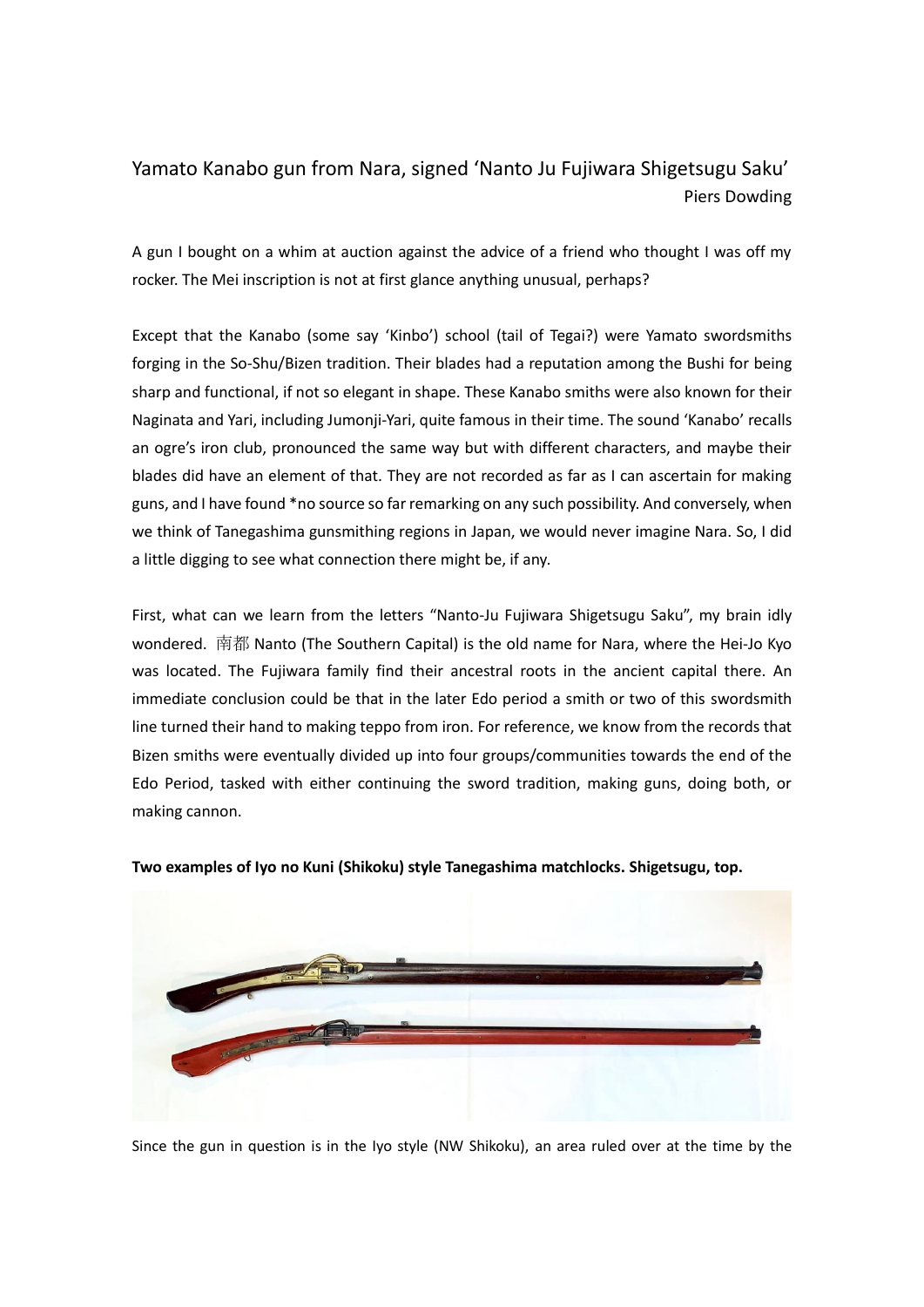Uwajima Han **Date** lords, we must wonder why it was not made in **Sakai** where their orders were usually placed. Had there been a large order, perhaps, necessitating manufacturing help from Nara in Yamato, about 10 Ri, or 40 km away? (1 Ri is about 4 km, almost 2.5 miles.) Incidentally, most Iyo long guns that I have seen are 'hosozutsu', of narrow bore, (see lower gun) but this upper one is a rarer, rather more solid military gun, in that it takes a larger ball. (1.7 cm bore, or around 6 Monme.)



**The last 2 characters** 次**-tsugu and** 作 **Saku squashed together**.

In the list of the few recorded Yamato area gunsmiths, besides this Nanto-Ju Fujiwara Shigetsugu,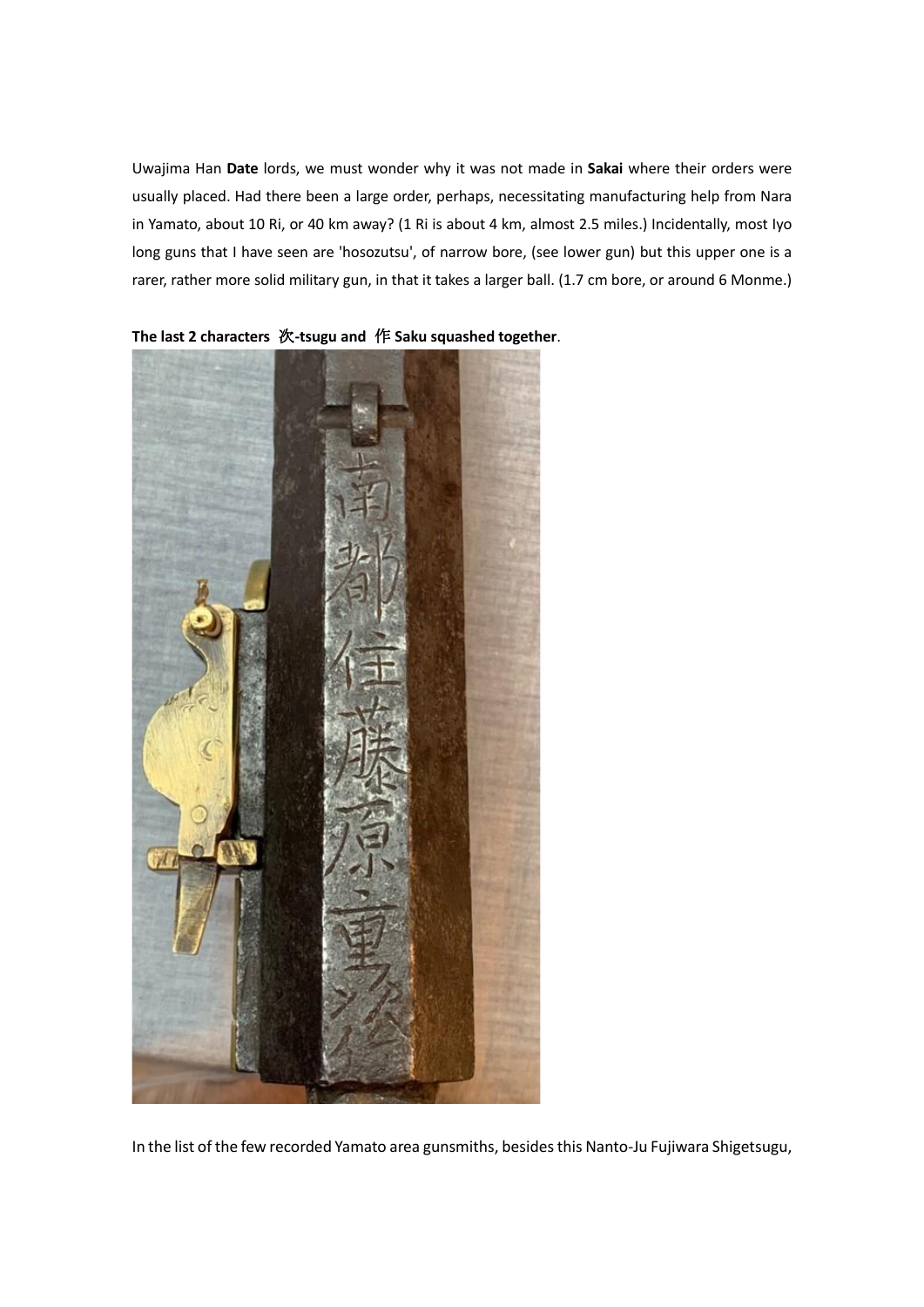there is one more, a 金房政次, Kanabo Masatsugu, but sadly nothing extra is noted, no date, and no place. Is there not some indication of smith tradition crossover here? 日本の鉄砲鍛冶 占部日出明 *Nihon no Teppo Kaji*, by Urabe Hideaki. Heisei 20, private publication.

\*There is a comment about Buddhist priest warriors and blacksmith weapons activity traditionally found in the proximity of temples such as Fujiwara tutelary 興福寺 Kofukuji in Nara (Nanto), which does mention 鉄砲鍛冶 teppo kaji 'gunsmiths'. See below. <https://kotobank.jp/word/%E9%8D%9B%E5%86%B6-44236>

## Quote:

古くから<u>社寺の創建</u>や、修復に携わり、<u>釘[、鎹](https://kotobank.jp/word/%E9%8E%B9-462544)</u>(かすがい)などを製作した。 興福寺、春日社、 [東大寺に](https://kotobank.jp/word/%E6%9D%B1%E5%A4%A7%E5%AF%BA-103867)は[、鎌倉](https://kotobank.jp/word/%E9%8E%8C-46504)初期にすでに鍛冶寄人が活動し、諸国にも給田を保証されたものが散在し、 一三世紀初めには後鳥羽院自身が自らに直属す[る刀鍛冶を](https://kotobank.jp/word/%E5%88%80%E9%8D%9B%E5%86%B6-463572)組織していたといわれる。 (2)一五世紀後半頃の「高松宮本東北院職人歌合五番本」の鍛冶像には[、鞴と](https://kotobank.jp/word/%E9%9E%B4-615463)ともに向槌を振 る弟子が描かれている(二人像)[。近世に](https://kotobank.jp/word/%E8%BF%91%E4%B8%96-54259)入ると刀鍛冶だけでなく[、鉄砲鍛冶や](https://kotobank.jp/word/%E9%89%84%E7%A0%B2%E9%8D%9B%E5%86%B6-101144)庖丁鍛冶、 [鍬な](https://kotobank.jp/word/%E9%8D%AC-58244)どを作[る野鍛冶の](https://kotobank.jp/word/%E9%87%8E%E9%8D%9B%E5%86%B6-596675)活動も盛んになった。

Kofukuji Temple is proud of its ancestry going back to Fujiwara Kamatari, 614-669 AD. There is also a very early mention (marked in red) of the Daimyo 筒井順啓 Tsutsui Junkei in Tensho 8 (1580) ordering that temple bells throughout Yamato be melted down for guns. I wonder what kind of guns those were at such an early period? Iron? 砲金 Hokin bronze? [https://www.naranet.co.jp/2019/rekisi\\_11.html](https://www.naranet.co.jp/2019/rekisi_11.html)

| 時代 | 西暦/年号      | 事項                                                     |
|----|------------|--------------------------------------------------------|
| 安土 | 1576 (天正4) | 織田信長、筒井順慶に大和を<br>管領させる。                                |
|    | 1580 (天正8) | 筒井順慶、大和国中諸寺の梵鐘<br>を徴発して鉄砲をつくる。<br>織田信長、大和の国に検地<br>を行う。 |

I did find some swordsmiths using the character Shige or Tsugu, but nothing to tie things down directly. The gun by Kanabo Masatsugu mentioned above, for example, sounds very interesting but there is no suggestion there as to what became of it.

Regarding 梵鐘 'Bonsho' bells melted down by Tsutsui Junkei in 1580, there is some background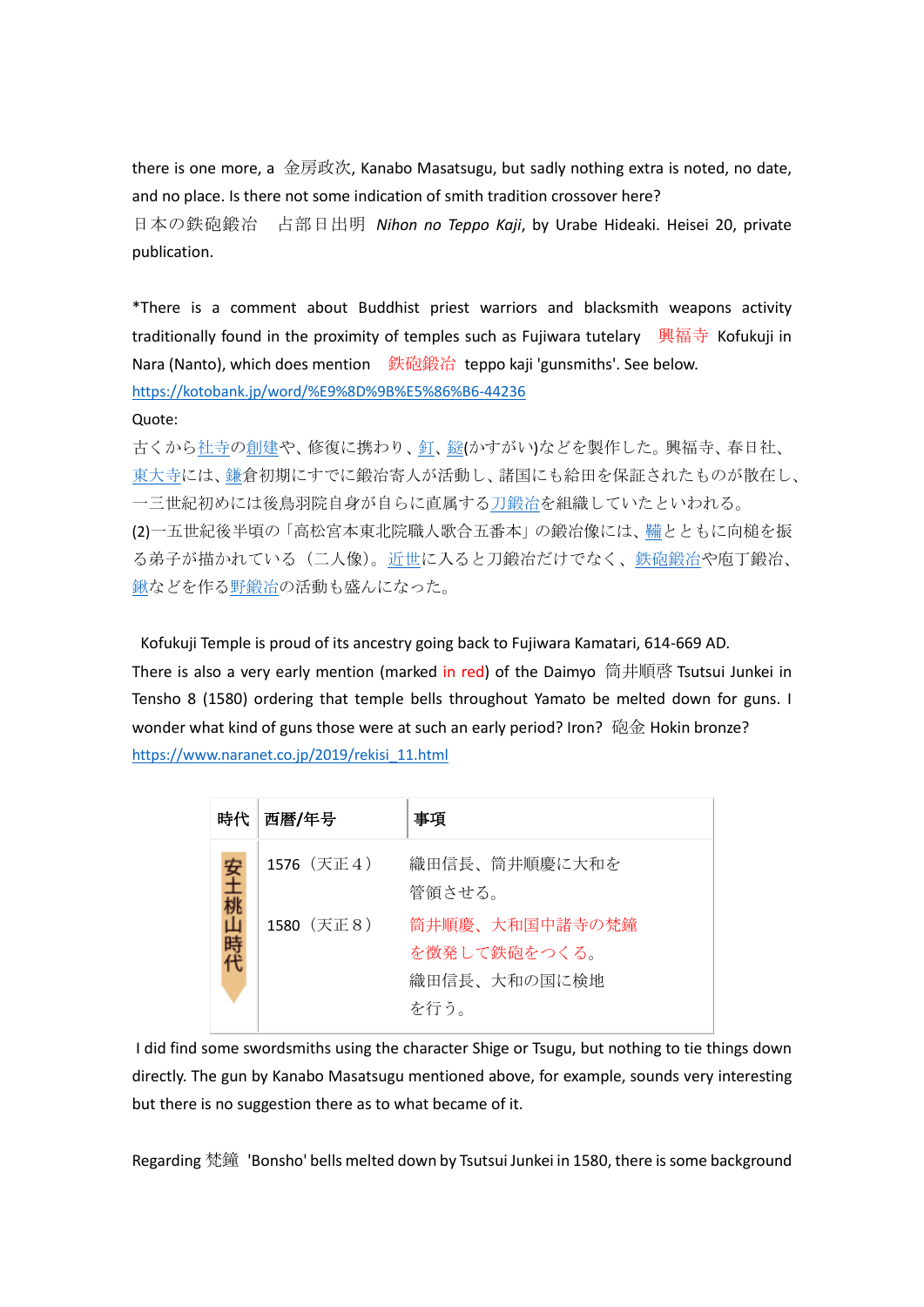#### here:

#### [https://en.wikipedia.org/wiki/Bonshō](https://en.wikipedia.org/wiki/Bonsh%C5%8D)

This paragraph below from there seems to be quoting from an original 1580 manuscript diary 多聞院日記 'Tamon-in Nikki' regarding the casting of these teppo. It is in very old Japanese and a struggle to decipher.

Tsuri ツリ鐘 indicates a hanging type of bell, and 'Tetsu-hau' テツハウ for example refers to teppo, (first introduced into Japan some years earlier in 1543).

この会ヶ峰村の丘陵地に、筒井順慶が鉄砲の鋳造工場を設け、国中の寺から釣鐘を没収して 鉄砲の材料にしたといわれる。『多聞院日記』天正8年 (1580) 3月 17 日の条に「ナラ(奈 良)中ツリ(釣)鐘従筒井被取了、大門ニモ二ツ在之、今日取了、国中諸寺同前云々、クワ イ(会)ヶ峯ニテタタラヲ立、テツハウ(鉄砲)ヲイ(鋳)サスルト云々」とある。また同 日3三月18日の条に「郡山城ヲ破テ多聞山へ引クト云、クワイ(会)ヶ峯と云、二説ト云々」 とあり、これは豊臣秀保の時代に、郡山城を多聞山か会ヶ峰に移そうとしている、という風 説があったことを示している。

[https://www.city.yamatokoriyama.lg.jp/section/rekisi/src/history\\_data/h\\_029.html](https://www.city.yamatokoriyama.lg.jp/section/rekisi/src/history_data/h_029.html)

Note. None of this is directly related to the Iyo teppo itself, but simply to show that there had once been a background of teppo manufacture within the Yamato area, tied to metalworking in proximity to old temples. To some degree guns were also manufactured north of there in Yamashiro, according to Urabe's list of gunsmiths mentioned above.

If the Tsutsui Junkei information is historically accurate, and it looks right, they would have to have been bronze cannon or bronze hand guns, would they not? (Gun bronze examples are quite rare in Japan.) What happened to them? Did they mostly explode? None survive today I should think. There was known to be a casting workshop in the vicinity of Kōfukuji Temple, originally set up centuries before, foundry workers having been brought over from Korea to make the Buddhist statues and bells. As an aside, Nara Park used to be part of the grounds of Kōfukuji, I recall reading somewhere.

The stock bears a brushwork name inside, 善通寺久左衛門 Zentsuji Hisazaemon.

"Ah, Zentsuji, yes, that fits! It's a famous place in Shikoku!" I thought triumphantly. But no, I then discovered that there was a house of stockmakers living in Sakai, making wooden gunstocks for Shikoku orders. We can imagine them proudly carrying the name of their origins back in Shikoku.

Final note. The barrel was blocked and the large Bisen breech screw was rusted shut. I couldn't get to the problem from either end. This is the second Iyo long gun that I've owned having a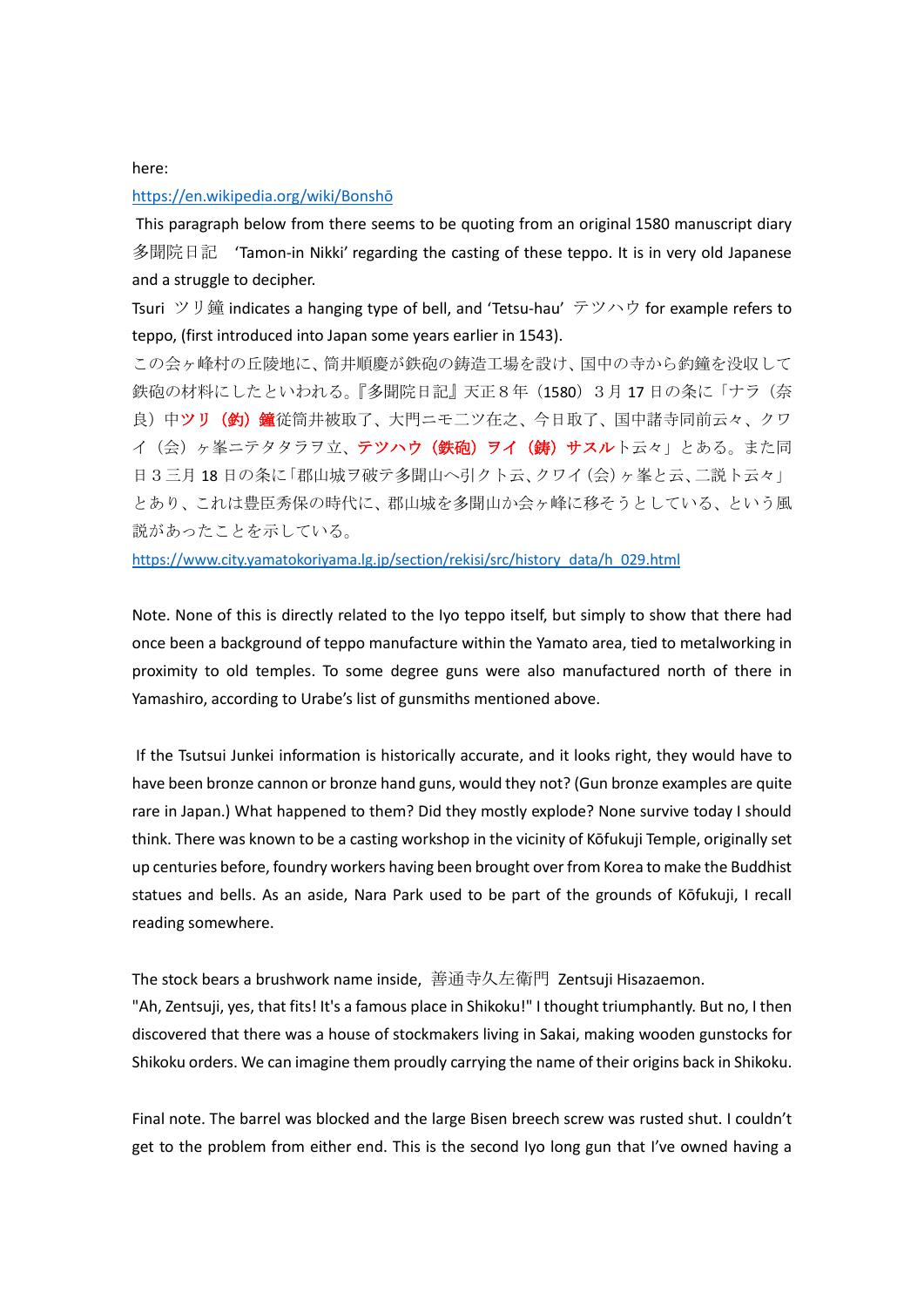blocked barrel. (Both guns illustrated above.) At least we know that many of these old matchlocks must have ended their working lives like this, with a jammed load down the barrel. Whereas the red one had some kind of shotgun pellets and straw stuck in its barrel, the present one was wedged with washi paper cartridges of gunpowder and small stones. No lead available for pellets…?

I did ask the dealer if the Bisen breech screw was loose enough to remove; he had fibbingly told me, "Oh, nothing that a little oil won't fix…" It was not so simple, and needed the attention of specialist equipment, and because there is some zōgan inlay at the breech end of the barrel, heat could not unfortunately be applied as part of that process.

One old gunsmith of my acquaintance told me that out of caution he would stand any blocked barrel in a bucket of water for 24 hours. In light of this I have added the following.

*Below is my live NMB website monologue from the days I was playing with the little pile of rusty gunpowder residue handed to me as a keepsake.*

"This lot smells like blackpowder. A magnet on it today picked up countless specks of red rust. I expect it will spark and fizzle tomorrow when I set light to (some of) it!"

### *Next day*

"No joy. Repeated process with three burning matches, but in this configuration I could not get a spark out of the stuff, despite the familiar blackpowder smell. Similar-looking stuff to what I found down one barrel of an old Chinese/Korean three-barrelled hand gonne. Probably not very high-quality gunpowder originally, centuries later it is now mixed with quantities of rust particles. I might give it another go with a lighter, the jet after-burner type."

#### *Update.*

"With all the cheering in the distance, I tried the turbo lighter on it, choosing the darkest chunk to focus on... and.......Ah! POOF!

The flash burn on my thumb is almost imperceptible, but I do have curly eyebrows. NB Not recommended without certain safeguards in place! Luckily I was wearing glasses."

For videos of the attempts to light some of the old gunpowder, please see original thread at: <https://www.militaria.co.za/nmb/topic/39539-yamato-nanto-ju-fujiwara-kanabo-teppo/>

Perhaps the chief moderator Brian of the NMB can have the final word, quoted here just as he